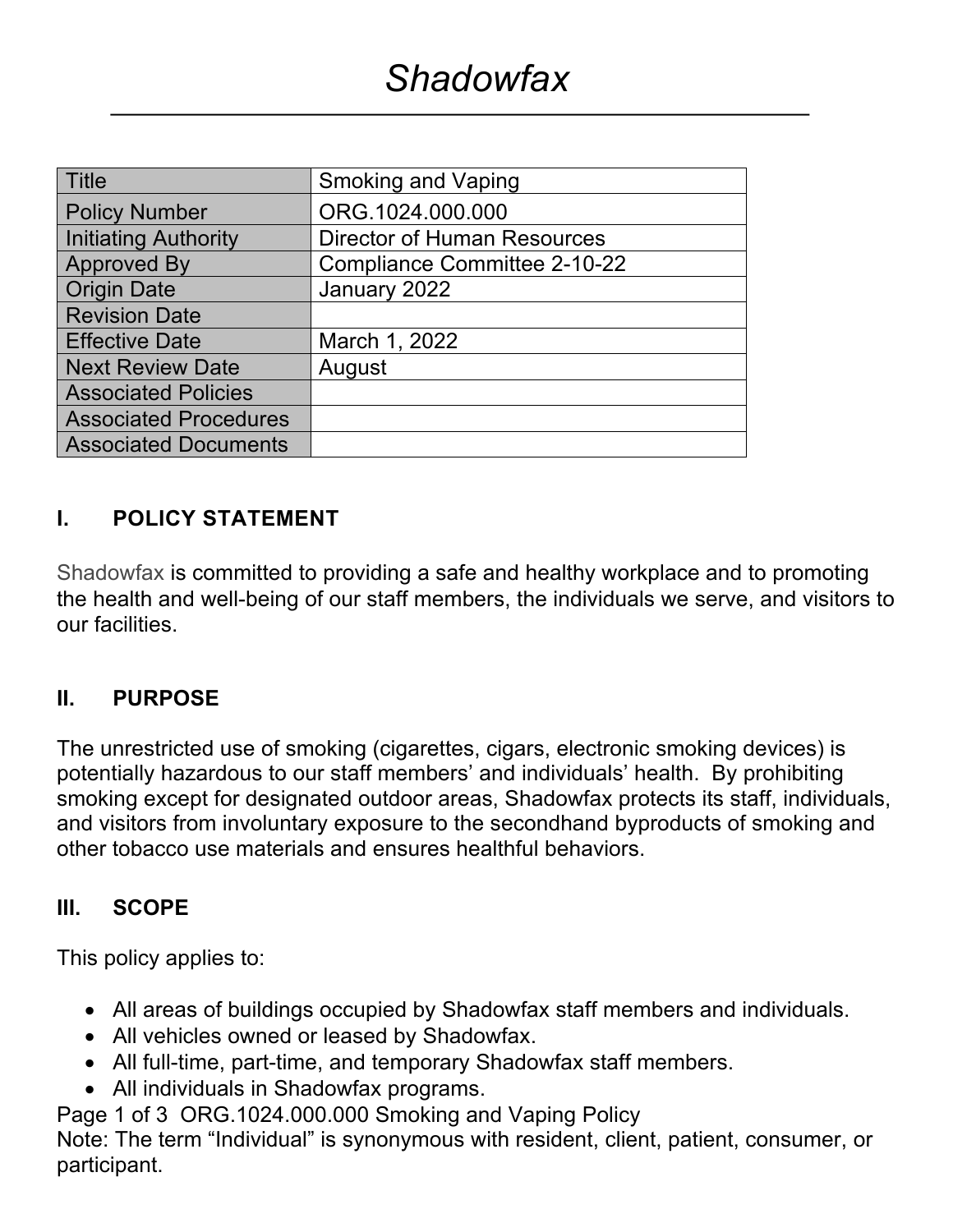- All visitors to Shadowfax premises.
- All contractors and consultants and/or their employees working on Shadowfax premises.

## **IV. GENERAL**

It is the policy of Shadowfax to prohibit smoking and vaping and the use of smokeless tobacco or "chew" on all company premises except for designated outdoor areas to provide a safe and healthy work environment for all staff members. Smoking is defined as the "act of lighting, smoking or carrying a lighted or smoldering cigar, cigarette or pipe of any kind." Vaping refers to the use of electronic nicotine delivery systems or electronic smoking devices such as e-cigarettes, e-pipes, e-hookahs and e-cigars. Smokeless tobacco is that which is chewed or snuffed instead of smoked.

# **V**. **POLICY**

All staff members, individuals, and visitors as described in the Scope section of this policy are expected to follow this policy whether on company premises or in vehicles owned, leased, or rented by Shadowfax.

Staff members must follow this policy while at work whether on company premises, at a customer's site, or while in transit between work locations or assignments, or in vehicles owned, leased, or rented by Shadowfax.

Smoking and vaping is permitted *only* in designated outdoor areas. Staff smoking/vaping breaks are to be brief and may not interfere with the support of the individuals.

At offsite company-sponsored conferences and meetings, staff members will follow the smoking rules of the location.

In situations where the preferences of smokers and nonsmokers are in direct conflict, the preferences of nonsmokers will prevail.

## VI. **ENFORCEMENT**

Staff members who violate this policy will be subject to disciplinary action up to and including immediate discharge.

Page 2 of 3 ORG.1024.000.000 Smoking and Vaping Policy

Note: The term "Individual" is synonymous with resident, client, patient, consumer, or participant.